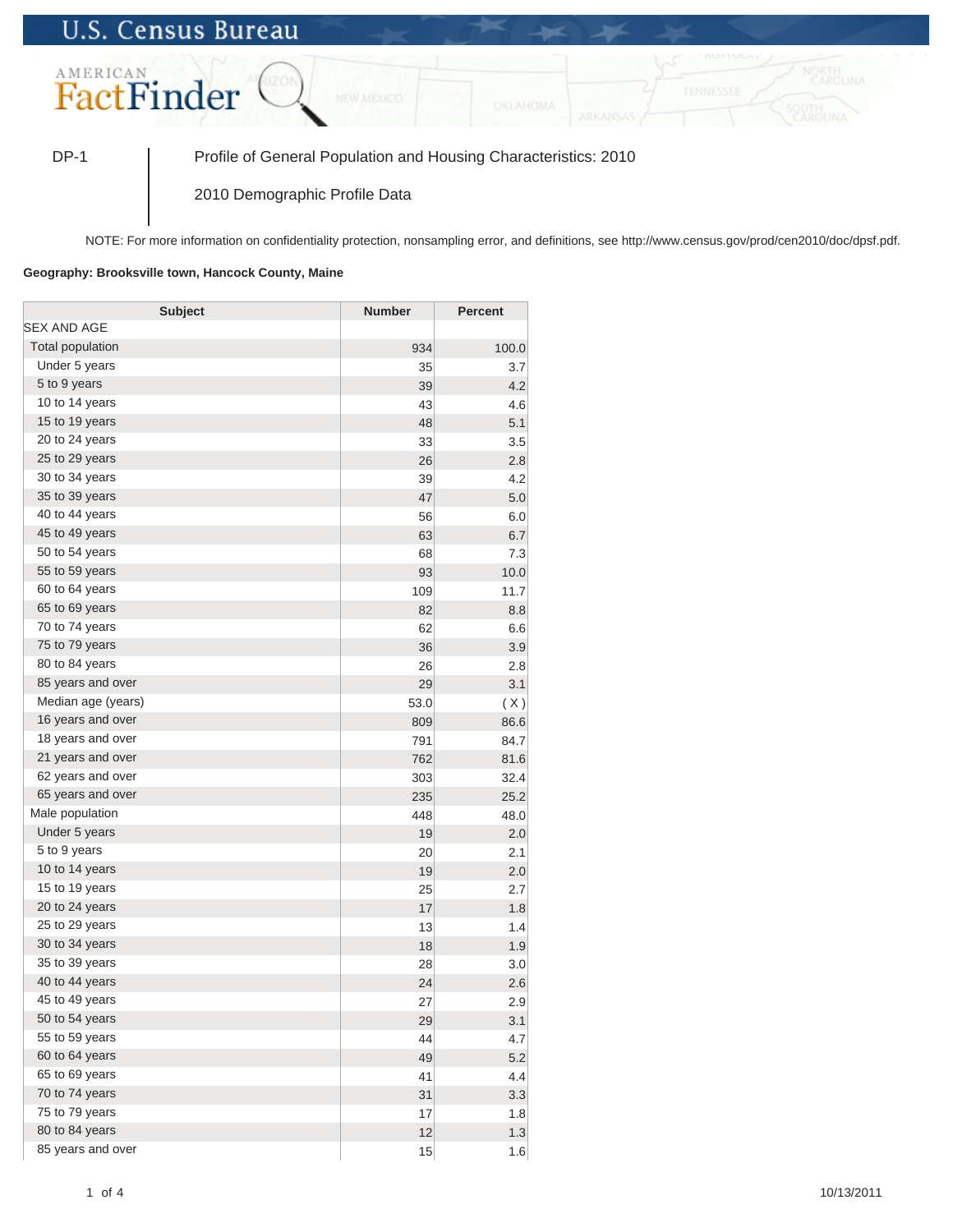| <b>Subject</b>                                      | <b>Number</b> | <b>Percent</b> |
|-----------------------------------------------------|---------------|----------------|
| Median age (years)                                  | 52.8          | (X)            |
| 16 years and over                                   | 386           | 41.3           |
| 18 years and over                                   | 375           | 40.1           |
| 21 years and over                                   | 362           | 38.8           |
| 62 years and over                                   | 144           | 15.4           |
| 65 years and over                                   | 116           | 12.4           |
| Female population                                   | 486           | 52.0           |
| Under 5 years                                       | 16            | 1.7            |
| 5 to 9 years                                        | 19            | 2.0            |
| 10 to 14 years                                      | 24            | 2.6            |
| 15 to 19 years                                      | 23            | 2.5            |
| 20 to 24 years                                      | 16            | 1.7            |
| 25 to 29 years                                      | 13            | 1.4            |
| 30 to 34 years                                      | 21            | 2.2            |
| 35 to 39 years                                      | 19            | 2.0            |
| 40 to 44 years                                      | 32            | 3.4            |
| 45 to 49 years                                      | 36            | 3.9            |
| 50 to 54 years                                      | 39            | 4.2            |
| 55 to 59 years                                      | 49            | 5.2            |
| 60 to 64 years                                      | 60            | 6.4            |
| 65 to 69 years                                      | 41            | 4.4            |
| 70 to 74 years                                      | 31            | 3.3            |
| 75 to 79 years                                      | 19            | 2.0            |
| 80 to 84 years                                      | 14            | 1.5            |
| 85 years and over                                   | 14            | 1.5            |
| Median age (years)                                  | 53.1          | (X)            |
| 16 years and over                                   | 423           | 45.3           |
| 18 years and over                                   | 416           | 44.5           |
| 21 years and over                                   | 400           | 42.8           |
| 62 years and over                                   | 159           | 17.0           |
| 65 years and over                                   | 119           | 12.7           |
| <b>RACE</b>                                         |               |                |
| <b>Total population</b>                             | 934           | 100.0          |
| One Race                                            | 918           | 98.3           |
| White                                               | 893           | 95.6           |
| <b>Black or African American</b>                    | 0             | 0.0            |
| American Indian and Alaska Native                   | 2             | 0.2            |
| Asian                                               | 18            | 1.9            |
| Asian Indian                                        | 0             | 0.0            |
| Chinese                                             | 5             | 0.5            |
| Filipino                                            | 1             | 0.1            |
| Japanese                                            | 4             | 0.4            |
| Korean                                              | 0             | 0.0            |
| Vietnamese                                          | 0             | 0.0            |
| Other Asian [1]                                     | 8             | 0.9            |
| Native Hawaiian and Other Pacific Islander          | 0             | 0.0            |
| Native Hawaiian                                     | 0             | 0.0            |
| Guamanian or Chamorro                               | 0             | 0.0            |
| Samoan                                              | 0             | 0.0            |
| Other Pacific Islander [2]                          | 0             | 0.0            |
| Some Other Race                                     | 5             | 0.5            |
| Two or More Races                                   | 16            | 1.7            |
| White; American Indian and Alaska Native [3]        | 3             | 0.3            |
| White; Asian [3]                                    | 1             | 0.1            |
| White; Black or African American [3]                | 5             | 0.5            |
| White; Some Other Race [3]                          | 1             | 0.1            |
| Race alone or in combination with one or more other |               |                |
| races: [4]                                          |               |                |
| White                                               | 907           | 97.1           |
| <b>Black or African American</b>                    | 8             | 0.9            |
| American Indian and Alaska Native                   | 8             | 0.9            |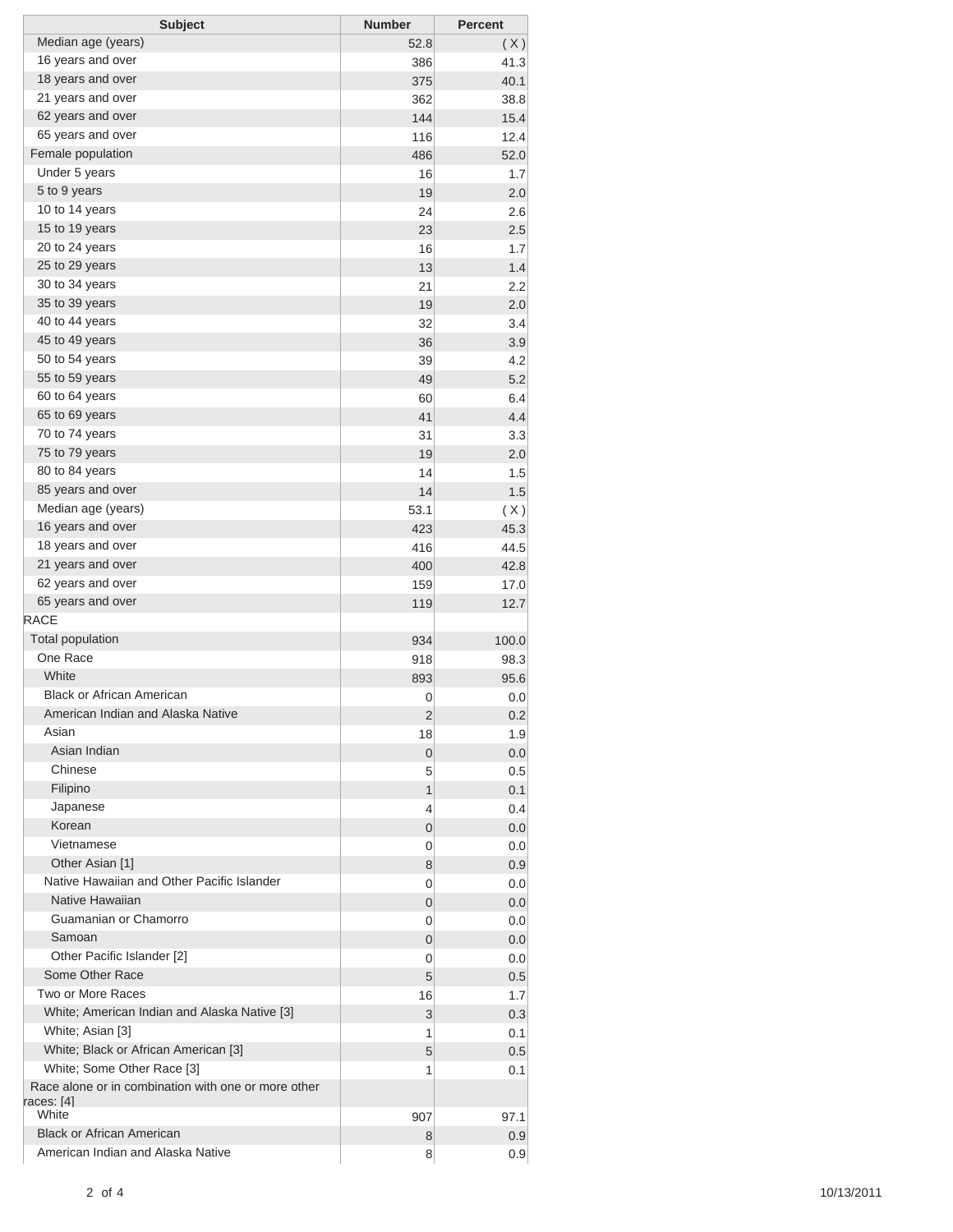| <b>Subject</b>                                        | <b>Number</b> | <b>Percent</b> |
|-------------------------------------------------------|---------------|----------------|
| Asian                                                 | 22            | 2.4            |
| Native Hawaiian and Other Pacific Islander            | 1             | 0.1            |
| Some Other Race                                       | 8             | 0.9            |
| HISPANIC OR LATINO                                    |               |                |
| <b>Total population</b>                               | 934           | 100.0          |
| Hispanic or Latino (of any race)                      | 10            | 1.1            |
| Mexican                                               | 4             | 0.4            |
| <b>Puerto Rican</b>                                   | 4             | 0.4            |
| Cuban                                                 | 0             | 0.0            |
| Other Hispanic or Latino [5]                          | 2             | 0.2            |
| Not Hispanic or Latino<br>HISPANIC OR LATINO AND RACE | 924           | 98.9           |
| <b>Total population</b>                               |               |                |
| Hispanic or Latino                                    | 934           | 100.0          |
| White alone                                           | 10            | 1.1            |
| Black or African American alone                       | 2<br>0        | 0.2<br>0.0     |
| American Indian and Alaska Native alone               | 0             | 0.0            |
| Asian alone                                           | 0             | 0.0            |
| Native Hawaiian and Other Pacific Islander alone      | 0             | 0.0            |
| Some Other Race alone                                 | 3             | 0.3            |
| Two or More Races                                     | 5             | 0.5            |
| Not Hispanic or Latino                                | 924           | 98.9           |
| White alone                                           | 891           | 95.4           |
| <b>Black or African American alone</b>                | 0             | 0.0            |
| American Indian and Alaska Native alone               | 2             | 0.2            |
| Asian alone                                           | 18            | 1.9            |
| Native Hawaiian and Other Pacific Islander alone      | 0             | 0.0            |
| Some Other Race alone                                 | 2             | 0.2            |
| <b>Two or More Races</b>                              | 11            | 1.2            |
| <b>RELATIONSHIP</b>                                   |               |                |
| Total population                                      | 934           | 100.0          |
| In households                                         | 934           | 100.0          |
| Householder                                           | 437           | 46.8           |
| Spouse [6]                                            | 249           | 26.7           |
| Child                                                 | 186           | 19.9           |
| Own child under 18 years                              | 141           | 15.1           |
| Other relatives                                       | 10            | 1.1            |
| Under 18 years                                        | 1             | 0.1            |
| 65 years and over                                     | 3             | 0.3            |
| <b>Nonrelatives</b>                                   | 52            | 5.6            |
| Under 18 years                                        | 1             | 0.1            |
| 65 years and over                                     | 5             | 0.5            |
| Unmarried partner                                     | 33            | 3.5            |
| In group quarters                                     | 0             | 0.0            |
| Institutionalized population<br>Male                  | 0             | 0.0            |
| Female                                                | 0             | 0.0            |
| Noninstitutionalized population                       | 0             | 0.0            |
| Male                                                  | 0<br>0        | 0.0<br>0.0     |
| Female                                                | 0             | 0.0            |
| HOUSEHOLDS BY TYPE                                    |               |                |
| <b>Total households</b>                               | 437           | 100.0          |
| Family households (families) [7]                      | 292           | 66.8           |
| With own children under 18 years                      | 89            | 20.4           |
| Husband-wife family                                   | 249           | 57.0           |
| With own children under 18 years                      | 67            | 15.3           |
| Male householder, no wife present                     | 13            | 3.0            |
| With own children under 18 years                      | 8             | 1.8            |
| Female householder, no husband present                | 30            | 6.9            |
| With own children under 18 years                      | 14            | 3.2            |